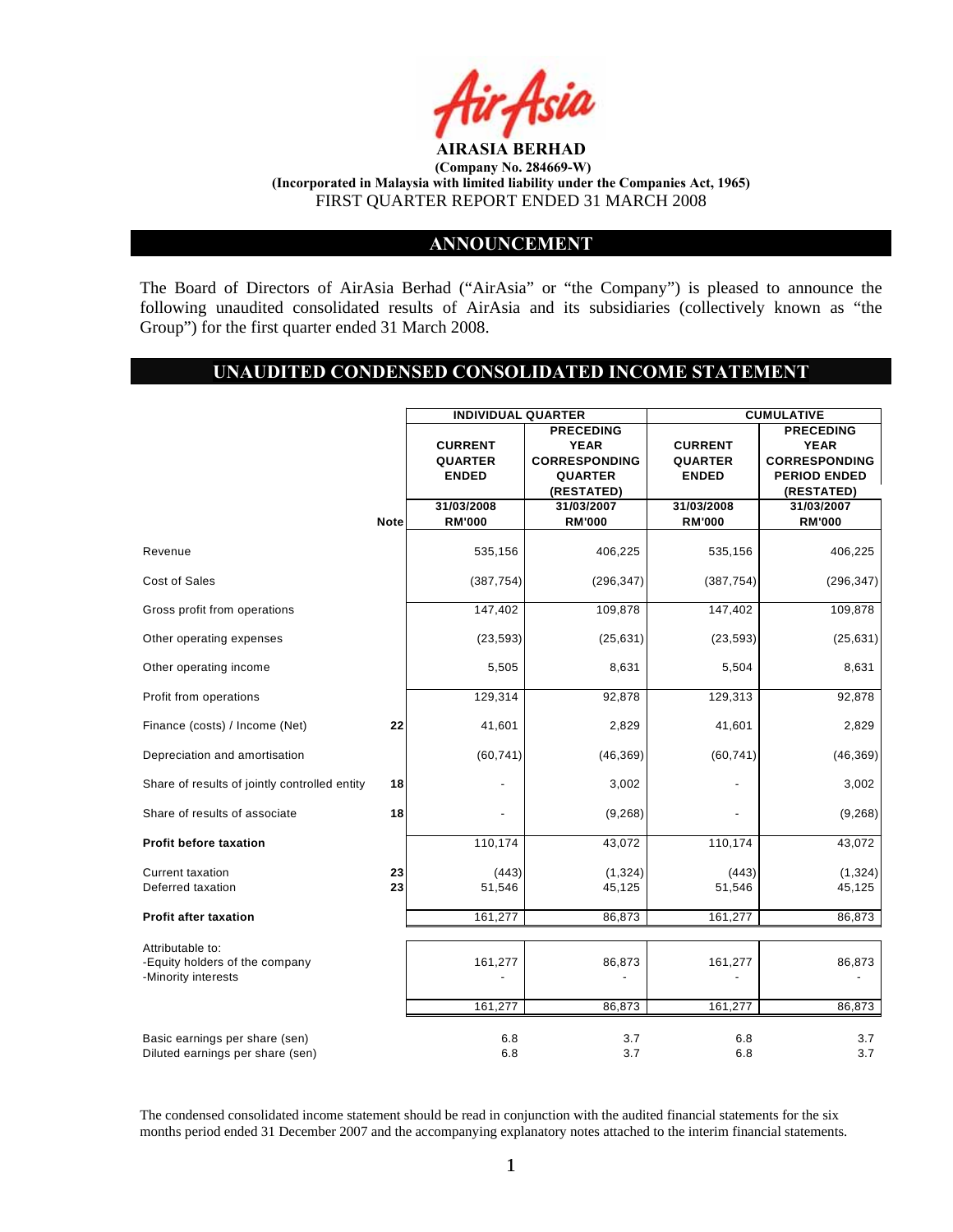

## **CONDENSED CONSOLIDATED BALANCE SHEET AS AT 31 MARCH 2008**

|                                                              | <b>UNAUDITED</b>    | <b>AUDITED</b>         |
|--------------------------------------------------------------|---------------------|------------------------|
|                                                              | <b>AS AT END OF</b> | <b>AS AT PRECEDING</b> |
|                                                              | <b>CURRENT</b>      | <b>FINANCIAL</b>       |
|                                                              | <b>QUARTER</b>      | <b>YEAR END</b>        |
|                                                              |                     | (RESTATED)             |
|                                                              | 31/03/2008          | 31/12/2007             |
|                                                              |                     |                        |
|                                                              | <b>RM'000</b>       | <b>RM'000</b>          |
| <b>NON CURRENT ASSETS</b>                                    |                     |                        |
| Property, plant & equipment                                  | 5,010,421           | 4,352,770              |
| Investment in associates                                     | 29                  | 29                     |
| Other investments                                            | 26,724              | 26,728                 |
| Goodwill                                                     | 8,738               | 8,738                  |
| Deferred expenditure                                         | 479                 | 479                    |
| Deferred tax asset                                           | 531,250             | 479,705                |
| Long term prepayments                                        | 68,910              | 64,926                 |
|                                                              | 5,646,551           | 4,933,375              |
| <b>CURRENT ASSETS</b>                                        |                     |                        |
| Inventories (at cost)                                        | 14,963              | 17,567                 |
| Other investments                                            | 30,892              | 30,892                 |
| Trade receivables                                            | 12,910              | 15,883                 |
| Prepayment, deposits and other receivables                   | 319,952             | 297,153                |
| Deposit on aircraft purchase                                 | 305,841             | 318,251                |
| Amount due from a jointly controlled entity                  | 62,354              | 74,285                 |
| Amount due from associates                                   | 104,312             | 84,407                 |
| Deposits, bank and cash balances                             | 595,298             | 651,360                |
|                                                              | 1,446,522           | 1,489,798              |
| <b>CURRENT LIABILITIES</b>                                   |                     |                        |
| Trade and other payables                                     | 590,262             | 620,881                |
| Borrowings (secured)                                         | 276,765             | 278,550                |
| Hire-purchase payables                                       | 77                  | 77                     |
| <b>Current tax liabilities</b>                               | 3,982               | 5,178                  |
|                                                              | 871,086             | 904,686                |
| <b>NET CURRENT ASSETS</b>                                    | 575,436             | 585,112                |
|                                                              |                     |                        |
| <b>NON CURRENT LIABILITIES</b>                               |                     |                        |
| Borrowings (secured)                                         | 3,959,000           | 3,419,121              |
| Hire-purchase payables                                       | 130                 | 149                    |
|                                                              | 3,959,130           | 3,419,270              |
|                                                              |                     |                        |
|                                                              | 2,262,857           | 2,099,217              |
| <b>CAPITAL AND RESERVES</b>                                  |                     |                        |
| Share capital                                                | 237,373             | 237,154                |
| Reserves                                                     | 2,025,484           | 1,862,063              |
| Shareholders' funds                                          | 2,262,857           | 2,099,217              |
| Minority interests                                           | 0                   |                        |
|                                                              | 2,262,857           | 2,099,217              |
| Net assets per share attributable to ordinary equity holders |                     |                        |
| $a f f h a$ Campany $(DM)$                                   | ៱៱៵                 | ៱៰៱                    |

of the Company (RM) **0.89 0.89** 

The condensed consolidated income statement should be read in conjunction with the audited financial statements for the six months period ended 31 December 2007 and the accompanying explanatory notes attached to the interim financial statements.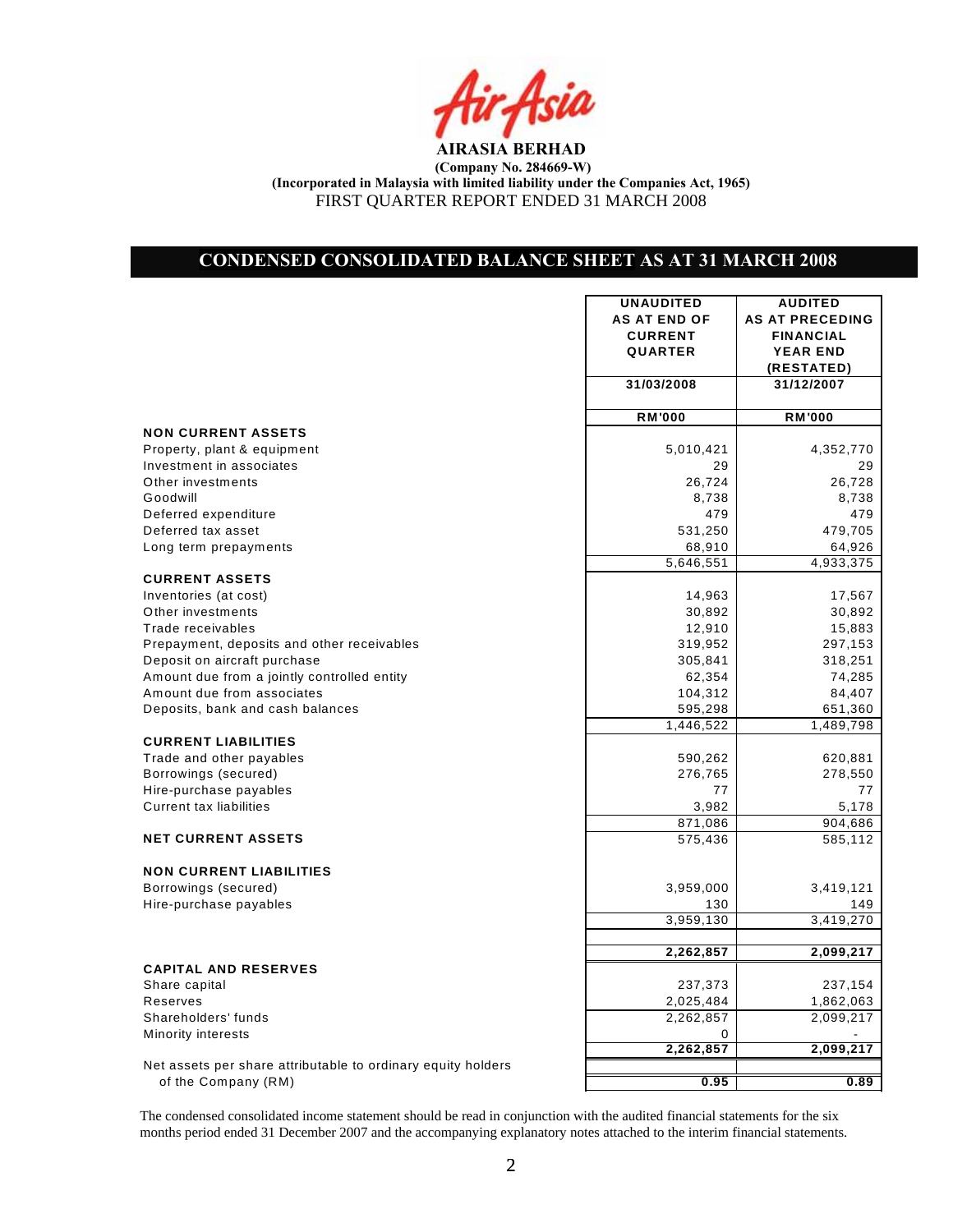### **UNAUDITED CONDENSED CONSOLIDATED CASH FLOW STATEMENTS**

 $\mathbf{r}$ 

**C U R R EN T PR EC ED IN G**

 $\overline{\mathbf{r}}$ 

|                                                                                                                                    | <b></b><br>PERIOD ENDED<br>31/03/2008 | . <i>.</i> .<br>PERIOD ENDED<br>31/03/2007<br>(RESTATED) |
|------------------------------------------------------------------------------------------------------------------------------------|---------------------------------------|----------------------------------------------------------|
|                                                                                                                                    | <b>RM'000</b>                         | <b>RM'000</b>                                            |
| <b>CASH FLOWS FROM OPERATING ACTIVITIES</b><br>Profit before taxation                                                              | 110,174                               | 43,072                                                   |
|                                                                                                                                    |                                       |                                                          |
| Adjustments:<br>Share of results of a jointly controlled entity<br>Share of results of associates<br>Property, plant and equipment |                                       | (3,002)<br>9,268                                         |
| - Depreciation<br>- Loss on disposal                                                                                               | 71,038                                | 46,369                                                   |
| Amortisation of long term prepayments<br>Amortisation of other investments                                                         | 1,553<br>3                            | (701)                                                    |
| Unrealised foreign exchange gain<br>Interest expense<br>Interest income                                                            | (72, 807)<br>48,799                   | (23, 626)<br>30,595                                      |
|                                                                                                                                    | (4,990)<br>153,770                    | (7, 290)<br>94,685                                       |
| Changes in working capital                                                                                                         |                                       |                                                          |
| Inventories                                                                                                                        | 2,605                                 | (119)                                                    |
| Receivables and prepayments                                                                                                        | (19, 825)                             | (9,654)                                                  |
| Trade and other payables                                                                                                           | (30, 619)                             | 230,243                                                  |
| Intercompany balances                                                                                                              | (7, 973)<br>97,958                    | 1,027<br>316,182                                         |
| Cash generated from operations                                                                                                     |                                       |                                                          |
| Interest paid                                                                                                                      | (48, 799)                             | (30, 595)                                                |
| Interest received                                                                                                                  | 4,990                                 | 7,290                                                    |
| Tax paid                                                                                                                           | (1,639)                               | (505)                                                    |
| Net cash from operating activities                                                                                                 | 52,510                                | 292,372                                                  |
| CASH FLOWS FROM INVESTING ACTIVITIES<br>Property, plant and equipment                                                              |                                       |                                                          |
| - Additions<br>- Proceeds from disposal                                                                                            | (728, 888)                            | (428, 725)                                               |
| Deposit on aircraft purchase                                                                                                       | 12,410                                | 7,365                                                    |
| Long term prepayments<br>Additional unquoted investments                                                                           | (5, 339)                              |                                                          |
| Additional investment in/acquisition of subsidiaries                                                                               |                                       |                                                          |
| Additional investment in/acquisition of associates                                                                                 |                                       | (12, 785)                                                |
| Advance to associate                                                                                                               |                                       | (7,630)                                                  |
| Net cash used in investing activities                                                                                              | (721, 817)                            | $(4\overline{41,775})$                                   |
| CASH FLOWS FROM FINANCING FACILITIES                                                                                               |                                       |                                                          |
| Proceeds from allotment of shares                                                                                                  | 2,363                                 | 3,378                                                    |
| Hire purchase instalments paid                                                                                                     | (19)                                  | (36)                                                     |
| Proceeds from borrowings                                                                                                           | 663,840                               | 373,126                                                  |
| Repayment of borrowings                                                                                                            | (52, 940)                             | (170, 558)                                               |
| Net cash from financing activities                                                                                                 | 613,244                               | 205,910                                                  |
| NET (DECREASE)/INCREASE<br>FOR THE FINANCIAL YEAR                                                                                  | (56, 063)                             | 56,507                                                   |
| CASH AND CASH EQUIVALENTS AT BEGINNING<br>OF THE FINANCIAL YEAR<br>*CASH AND CASH EQUIVALENTS AT END OF                            | 651,360                               | 691,782                                                  |
| <b>FINANCIAL YEAR</b>                                                                                                              | 595,298                               | 748,289                                                  |

The condensed consolidated income statement should be read in conjunction with the audited financial statements for the six months period ended 31 December 2007 and the accompanying explanatory notes attached to the interim financial statements.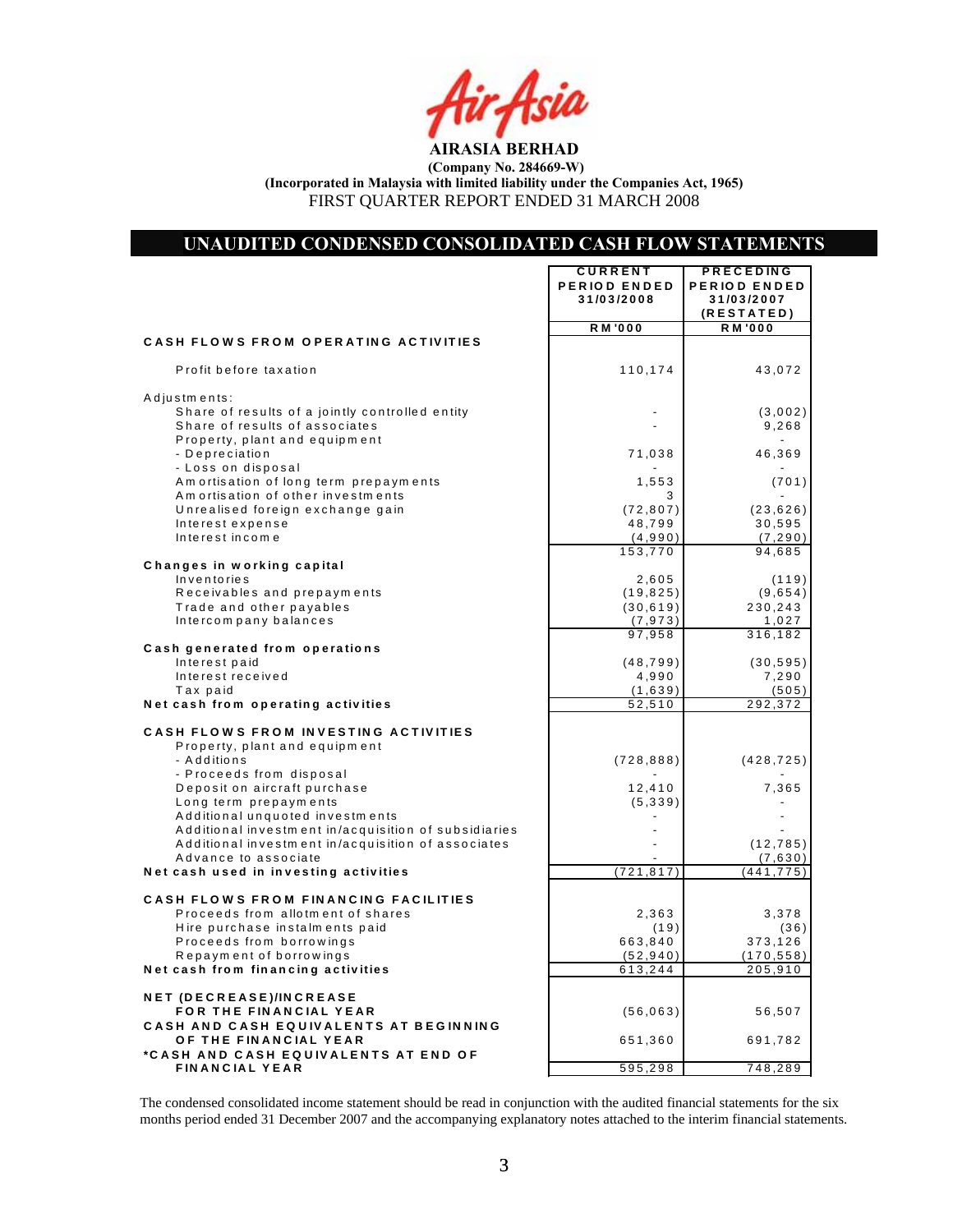

# **UNAUDITED CONDENSED CONSOLIDATED STATEMENT OF CHANGES IN EQUITY**

|                                                                                             |                                                            |                                   |                                          |                                                         | Attributable to Equity Holders of the Company |                        |                                       |                                         |
|---------------------------------------------------------------------------------------------|------------------------------------------------------------|-----------------------------------|------------------------------------------|---------------------------------------------------------|-----------------------------------------------|------------------------|---------------------------------------|-----------------------------------------|
|                                                                                             | Issued and fully paid<br>ordinary shares<br>of RM0.10 each |                                   |                                          |                                                         |                                               |                        |                                       |                                         |
|                                                                                             | Number<br>of shares<br>'000                                | Nominal<br>Value<br><b>RM'000</b> | <b>Share</b><br>Premium<br><b>RM'000</b> | Foreign<br>Exchange<br><b>Reserves</b><br><b>RM'000</b> | Retained<br>Earnings<br><b>RM'000</b>         | Total<br><b>RM'000</b> | Minority<br>Interest<br><b>RM'000</b> | <b>TOTAL</b><br>EQUITY<br><b>RM'000</b> |
| At 1 January 2008                                                                           | 2,371,541                                                  | 237,154                           | 732,737                                  | 592                                                     | 1,128,734                                     | 2,099,217              | $\sim$                                | 2,099,217                               |
|                                                                                             | 2,371,541                                                  | 237,154                           | 732,737                                  | 592                                                     | 1,128,734                                     | 2,099,217              |                                       | 2,099,217                               |
| Net Profit for the period                                                                   |                                                            |                                   |                                          | $\blacksquare$                                          | 161,277                                       | 161,277                |                                       | 161,277                                 |
| Issuance of ordinary shares<br>- Pursuant to the Employees'<br>Share Option Scheme ('ESOS') | 2,189                                                      | 219                               | 2,144                                    |                                                         | $\blacksquare$                                | 2,363                  |                                       | 2,363                                   |
| At 31 March 2008                                                                            | 2,373,730                                                  | 237,373                           | 734,881                                  | 592                                                     | 1,290,011                                     | 2,262,857              |                                       | 2,262,857                               |
| At 1 January 2007                                                                           | 2,353,701<br>2,353,701                                     | 235,370<br>235,370                | 715,253<br>715,253                       | 592<br>592                                              | 458,047<br>458,047                            | 1,409,262<br>1,409,262 | 39<br>39                              | 1,409,301<br>1,409,301                  |
| Net Profit for the period                                                                   |                                                            |                                   |                                          | $\blacksquare$                                          | 86,873                                        | 86,873                 |                                       | 86,873                                  |
| Issuance of ordinary shares<br>- Pursuant to the Employees'<br>Share Option Scheme ('ESOS') | 3,128                                                      | 313                               | 3,065                                    |                                                         |                                               | 3,378                  |                                       | 3,378                                   |
| At 31 March 2007                                                                            | 2,356,829                                                  | 235,683                           | 718,318                                  | 592                                                     | 544,920                                       | 1,499,513              | 39                                    | 1,499,553                               |

The condensed consolidated income statement should be read in conjunction with the audited financial statements for the six months period ended 31 December 2007 and the accompanying explanatory notes attached to the interim financial statements.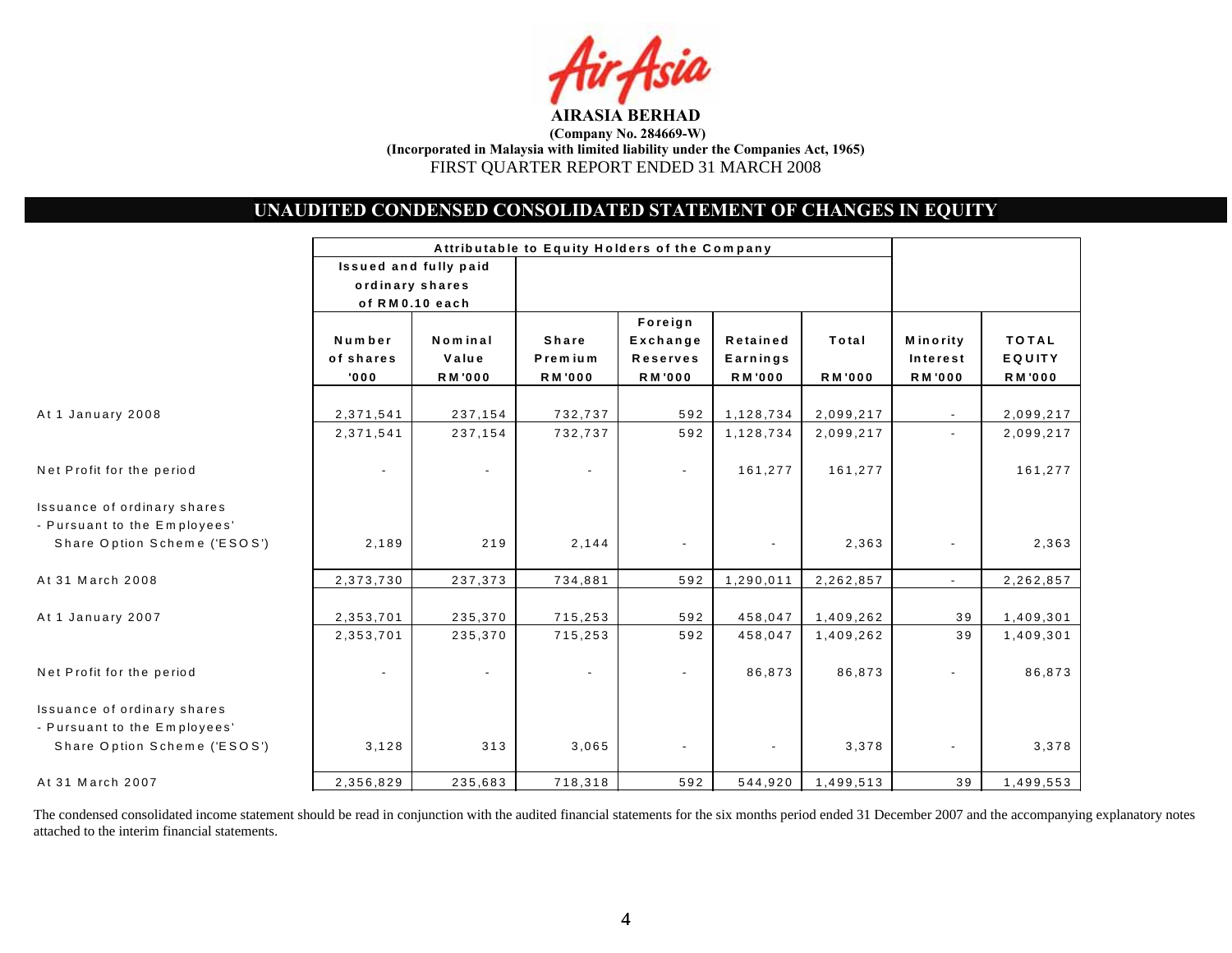

# **KEY OPERATING STATISTICS – 31 MARCH 2008**

| PERFORMANCE INDICATORS<br><b>Malaysian Operations</b> | <b>Current Quarter</b><br>(Jan-Mar 2008) | <b>Corresponding Quarter</b><br>(Jan-Mar 2007) |
|-------------------------------------------------------|------------------------------------------|------------------------------------------------|
|                                                       |                                          |                                                |
| Passengers carried                                    | 2,611,556                                | 2,160,360                                      |
| RPK (million)                                         | 2,970                                    | 2,461                                          |
| ASK (million)                                         | 4.364                                    | 3,215                                          |
| Average fares (RM)*                                   | 189                                      | 171                                            |
| Passenger load factor (%)                             | 72%                                      | 77%                                            |
| Revenue per ASK (sen)                                 | 12.27                                    | 12.64                                          |
| Cost per ASK (sen)                                    | 10.58                                    | 10.06                                          |
| Cost per ASK (sen) non fuel                           | 4.38                                     | 5.01                                           |
| Sectors flown                                         | 20,685                                   | 17,490                                         |
| Average number of operating aircraft                  | 36.04                                    | 27.84                                          |

\* Average Fare includes Fuel Surcharge, Admin Fees and Insurance Surcharge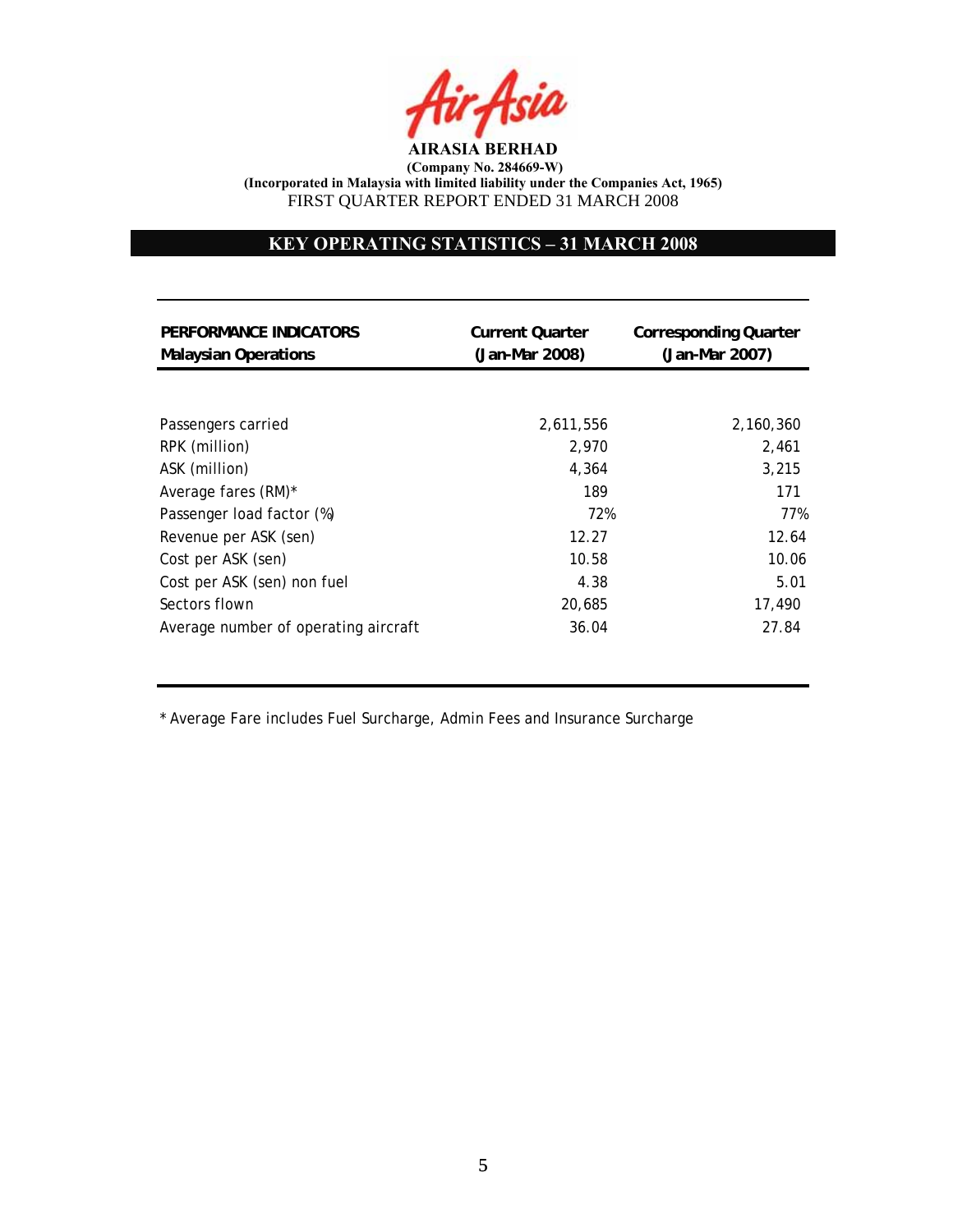

# **NOTES TO THE UNAUDITED ACCOUNTS – 31 MARCH 2008**

## **1. Basis of preparation**

The interim financial report is unaudited and has been prepared in accordance with Financial Reporting Standard ("FRS") 134: "Interim Financial Reporting" and paragraph 9.22 and Appendix 9B of the Bursa Malaysia Securities Berhad ("Bursa Malaysia") Listing Requirements.

The interim financial statements should be read in conjunction with the audited financial statements of the Group for the six months ended 31 December 2007. The accounting policies and methods of computation adopted for the interim financial statements are consistent with those adopted for the audited financial statements for the six months ended 31 December 2007.

The preparation of an interim financial report in conformity with FRS 134: "Interim Financial Reporting", requires management and the Directors to make judgments, estimates and assumptions that affect the application of policies and reported amounts of assets and liabilities, income and expenses on a year to date basis. Actual results may differ from these estimates.

The interim financial report contains condensed consolidated financial statements and selected explanatory notes. The notes include an explanation of events and transactions that are significant to an understanding of the changes in financial position and performance of the Group since the 31 December 2007 financial statements. The interim consolidated financial report and notes thereon do not include all of the information required for a full set of financial statements prepared in accordance with FRSs.

The financial information relating to the six months ended 31 December 2007 that is included in the interim consolidated financial report as being previously reported information does not constitute the Group's statutory financial statements for that financial year but is derived from those financial statements, other than those that have been restated as a result of the changes in accounting policies. The statutory financial statements for the six months ended 31 December 2007 are available from the Company's registered office.

## **2. Summary of significant accounting policies**

There was no change to accounting policies in the period.

## **3. Auditors' report on preceding annual financial statements**

The auditors have expressed an unqualified opinion on the Group's statutory financial statements for the six months ended 31 December 2007 in their report dated 30 April 2008.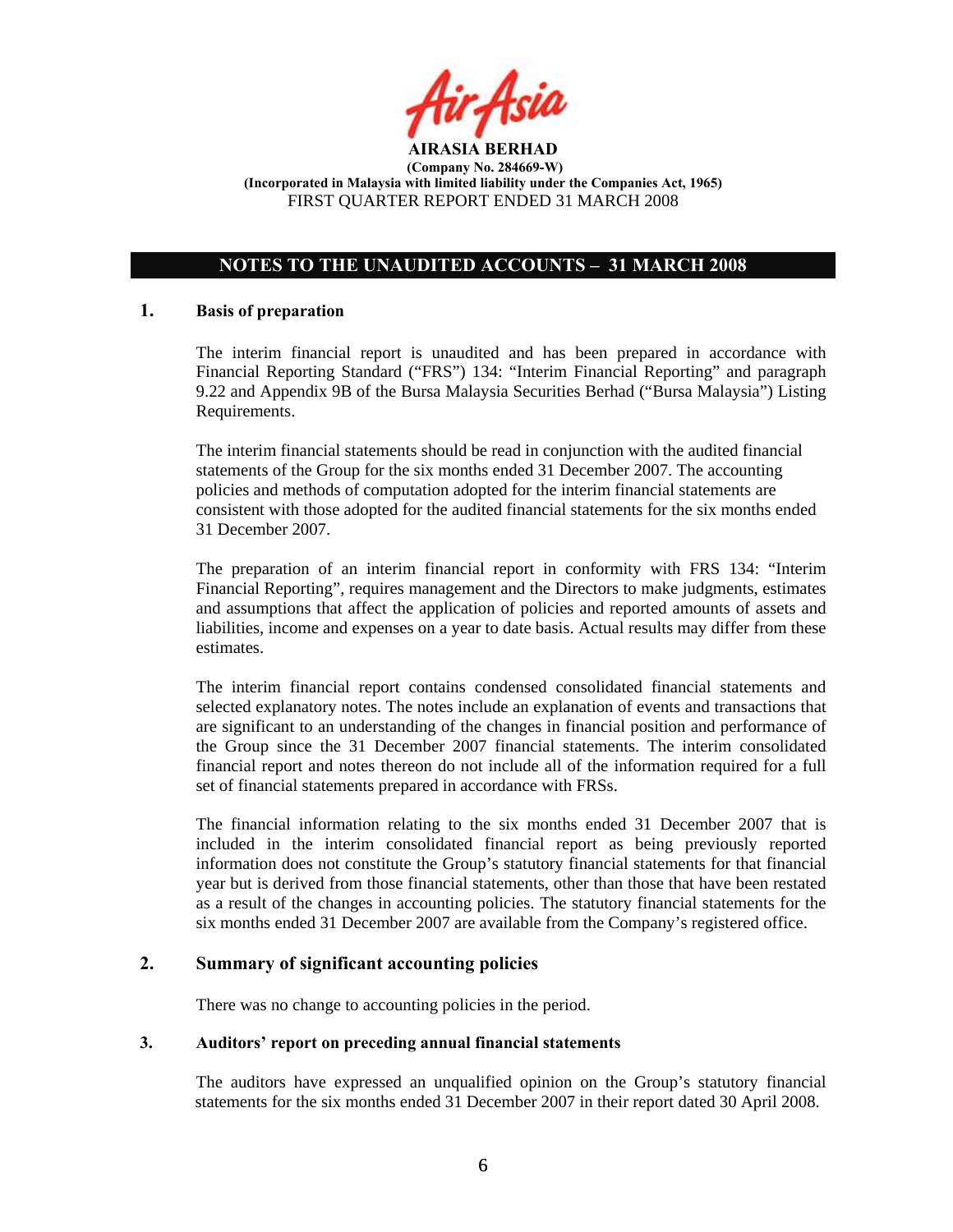

## **NOTES TO THE UNAUDITED ACCOUNTS – 31 MARCH 2008**

#### **4. Seasonality of operations**

AirAsia is basically involved in the provision of air transportation services and thus, is subject to the seasonal demand for air travel. The seat load factor has decreased from 77% in the corresponding quarter to 72% in the current quarter under review. This seasonal pattern is in line with the expectation of the Group.

### **5. Unusual items due to their nature, size or incidence**

There were no unusual items affecting assets, liabilities, equity, net income or cash flows during the current quarter and financial period-to-date.

## **6. Changes in estimates**

There were no changes in estimates that have had material effect in the current quarter and financial period-to-date results.

#### **7. Capital and reserves**

During quarter ended 31 March 2008, the issued and paid-up capital of the Company increased from 2,371,540,580 to 2,373,729,580 ordinary shares by the issuance of 4,597,500 ordinary shares of RM0.10 each pursuant to the exercise of ESOS at the option price of RM1.08. Other than the above, there was no issuance, cancellation, repurchases, resale and repayment of debt and equity securities for the period ended 31 March 2008.

## **8. Dividend paid**

There were no dividends paid in the quarter ended 31 March 2008.

## **9. Segment reporting**

Segmental information is not presented as there are no significant business segments other than the provision of air transportation services.

## **10. Property, plant and equipment**

#### *(a) acquisition and disposals*

During the first quarter ended 31 March 2008, the Group acquired plant and equipment with a cost of RM728.9 million (first quarter ended 31 March 2007: RM428.7 million).

There was no material disposal of property, plant and equipment for the period ended 31 March 2008.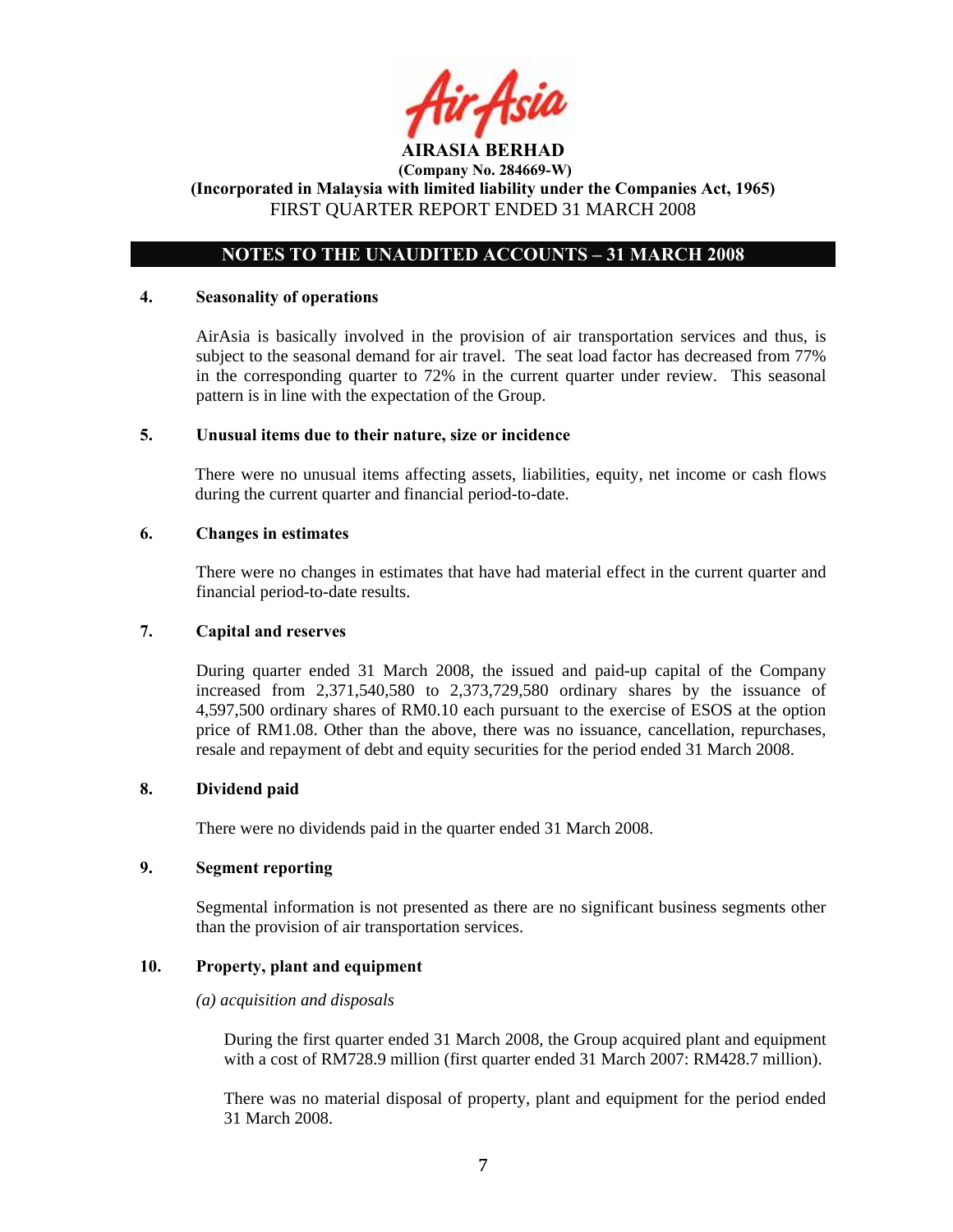

# **NOTES TO THE UNAUDITED ACCOUNTS – 31 MARCH 2008**

#### *(b) valuation*

 There was no revaluation of property, plant and equipment for the quarter ended 31 March 2008.

### **11. Post balance sheet events**

There were no material events after the period end that has not been reflected in the financial statements for the financial period ended 31 March 2008.

### **12. Changes in composition of the Group**

There were no changes in the composition of the Group, including business combinations, acquisition or disposal of subsidiaries and long term investments, restructuring and discontinuing operations during the quarter.

### **13. Contingent assets**

As at the date of this report, the Group does not have any contingent assets.

## **14. Changes in Contingent liabilities Since the Last Annual Balance Sheet Date**

There were no material changes in contingent liabilities since the latest audited financial statements of the Group for the six months period ended 31 December 2007.

#### **15. Capital commitments outstanding not provided for in the interim financial report**

Capital commitments for property, plant and equipment:

|                                   | Group and Company |            |  |  |
|-----------------------------------|-------------------|------------|--|--|
|                                   | 31.03.08          | 31.12.07   |  |  |
|                                   | RM'000            | RM'000     |  |  |
| Contracted for                    | 19,065,443        | 19,786,549 |  |  |
| Authorised but not contracted for | 8,132,027         | 8,139,809  |  |  |
|                                   | 27,197,470        | 27,926,358 |  |  |
|                                   |                   |            |  |  |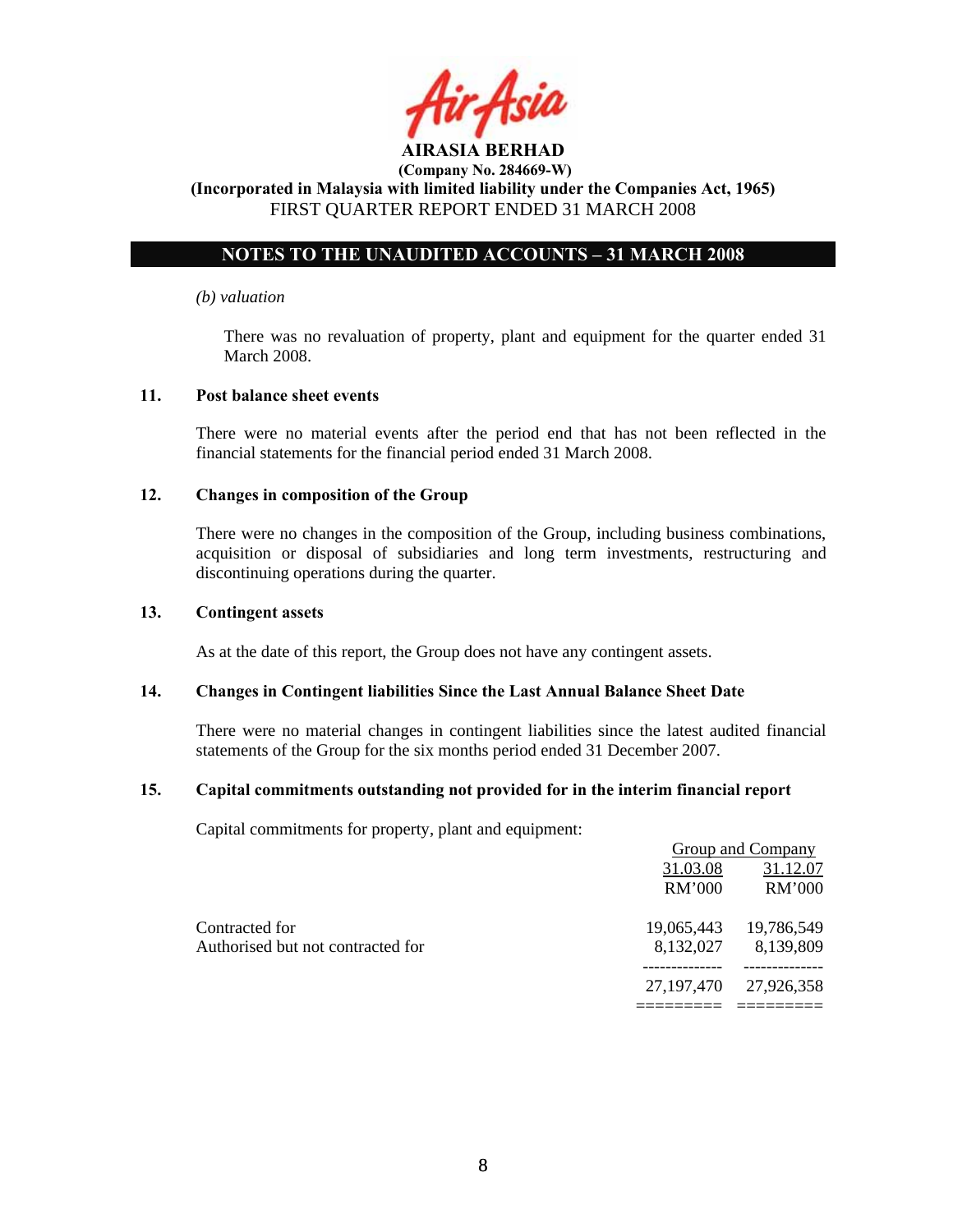

 **(Company No. 284669-W)** 

**(Incorporated in Malaysia with limited liability under the Companies Act, 1965)**  FIRST QUARTER REPORT ENDED 31 MARCH 2008

## **NOTES TO THE UNAUDITED ACCOUNTS – 31 MARCH 2008**

#### **16. Material related party transactions**

Details of the relationship and transactions between AirAsia and its related parties are as described below. The related party transactions described were carried out on the terms and conditions obtainable in transactions with unrelated parties unless otherwise stated.

#### Name of company Relationship

Thai AirAsia A jointly controlled entity of the Company PT Indonesia AirAsia An associate of the Company

|                          |                                  | Group         |               |  |
|--------------------------|----------------------------------|---------------|---------------|--|
|                          |                                  | Quarter ended | Quarter ended |  |
|                          |                                  | 31 March 2008 | 31 March 2007 |  |
|                          |                                  | <b>RM'000</b> | RM'000        |  |
|                          | Thai AirAsia                     |               |               |  |
| $\sim$                   | Lease rental income on aircraft  | 24,992        | 12,762        |  |
| $\overline{\phantom{a}}$ | Maintenance and overhaul charges | 7,193         | 7,491         |  |
|                          | PT Indonesia AirAsia             |               |               |  |
| $\overline{\phantom{a}}$ | Lease rental income on aircraft  | 10,372        | 7,024         |  |
| $\overline{\phantom{a}}$ | Maintenance and overhaul charges | 7,229         | 4,391         |  |

## **17. Review of performance**

#### **Performance of current quarter against same quarter last year**

| <b>Quarter Ended: 31 March</b><br><b>RM'000</b> | Jan-Mar 2008 | Jan-Mar 2007<br>(restated) | $\Delta$ (%) |
|-------------------------------------------------|--------------|----------------------------|--------------|
| Revenue                                         | 535,321      | 406,225                    | 32%          |
| <b>EBITDAR</b>                                  | 130,745      | 127,004                    | 3%           |
| Profit before Tax                               | 110,174      | 43,072                     | 156%         |
| Net Income                                      | 161,277      | 86,873                     | 86%          |
| <b>EBITDAR</b> Margin                           | 24.4%        | 31.3%                      | $-6.8$ ppt   |
| Profit before Tax Margin                        | 20.6%        | 10.6%                      | $10.0$ ppt   |
| Net Income Margin                               | 30.1%        | 21.4%                      | 8.7 ppt      |
| Passengers Carried                              | 2,611,556    | 2,160,360                  | 21%          |
| Average Fare (RM)                               | 189          | 171                        | 10%          |
| <b>Load Factor</b>                              | 72.1%        | 76.5%                      | $-4.4$ ppt   |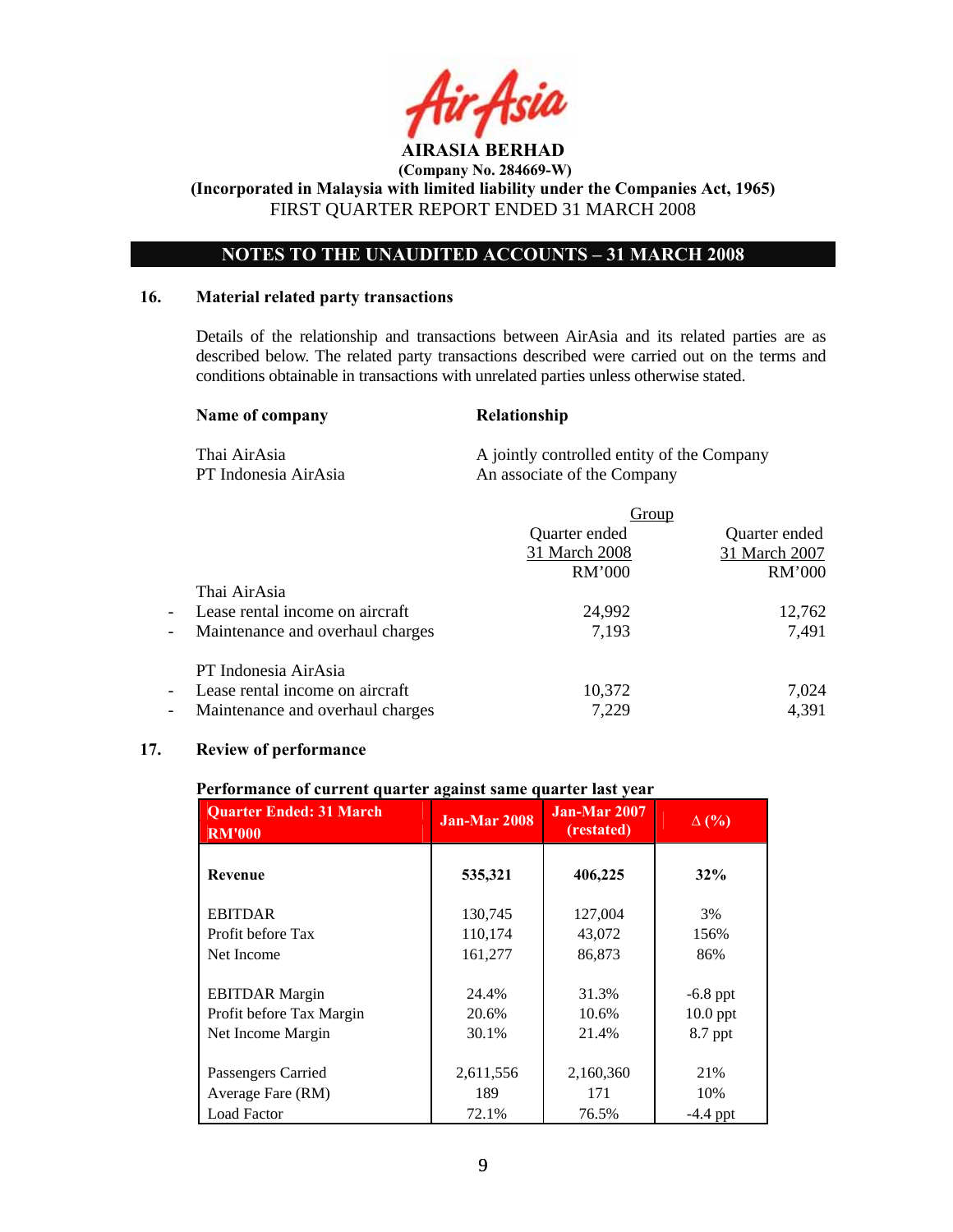

## **NOTES TO THE UNAUDITED ACCOUNTS – 31 MARCH 2008**

The Group recorded revenue of RM535 million for the quarter ended 31 March 2008 ("1Q08"), 32% higher than the revenue of RM406 million recorded in the quarter ended 31 March 2007 ("1Q07"). The Group's profit before tax improved by 156% to RM110 million as compared to the profit before tax of RM43 million achieved in 1Q07.

The positive growth in results was attributed to higher passenger volume achieved and higher contribution from ancillary income. Passenger volume grew by 21% in 1Q08 as compared to 1Q07. Average fare was higher by 10% at RM189 as compared to RM171 achieved in 1Q07. The higher average fare achieved reflects the robust demand for our services and maturity of certain routes in the network. Load factor was 4.4 percentage points lower to 72% as a consequence of significant capacity addition, initial underperformance of new routes and some routes experienced decline in load factors due to specific local issues such as snowstorms in China.

The Thailand operation has made considerable improvements since receiving five new Airbus A320 aircraft. The passenger flow has increased, load factors have edged higher with better yields. The Thai operations produced an EBITDAR margin of 7% in the current quarter. The management is confident that Thai AirAsia is in the right path to capture passenger growth, enhance efficiency with the Airbus A320 aircraft and produce consistent profits.

The Indonesian route network reorganization has produced positive outcomes; the passenger flow has increased with substantially higher yields. However, the fuel cost rise impacted the Indonesian operations severely because it is operating with Boeing 737-300 aircraft. The Indonesian operation is due to receive the Airbus A320 aircraft in the later part of the year, the economic benefits of the Airbus A320 aircraft will soon be enjoyed by the Indonesian

#### **18. Jointly Controlled Entity and Associate Company**

FRS 128 states that interest in an associate is defined as "the carrying amount of the investment in the associate under the equity method together with any long-term interests that, in substance, form part of the investor's net investment in the associate". On this basis, the share of losses of the investment in associate was equity accounted for by the Group and limited to the Group's investment in the ordinary share capital of the associate.

|                   | Unrecognised share of loss        | Unrecognised share of loss |
|-------------------|-----------------------------------|----------------------------|
|                   | for the Quarter ended 31 Mar 2008 | as at 31 Mar 2008          |
|                   | RM'Million                        | RM'Million                 |
| Thai AirAsia      | 6.3                               | 41.8                       |
| Indonesia AirAsia | 11 0                              | 75 2                       |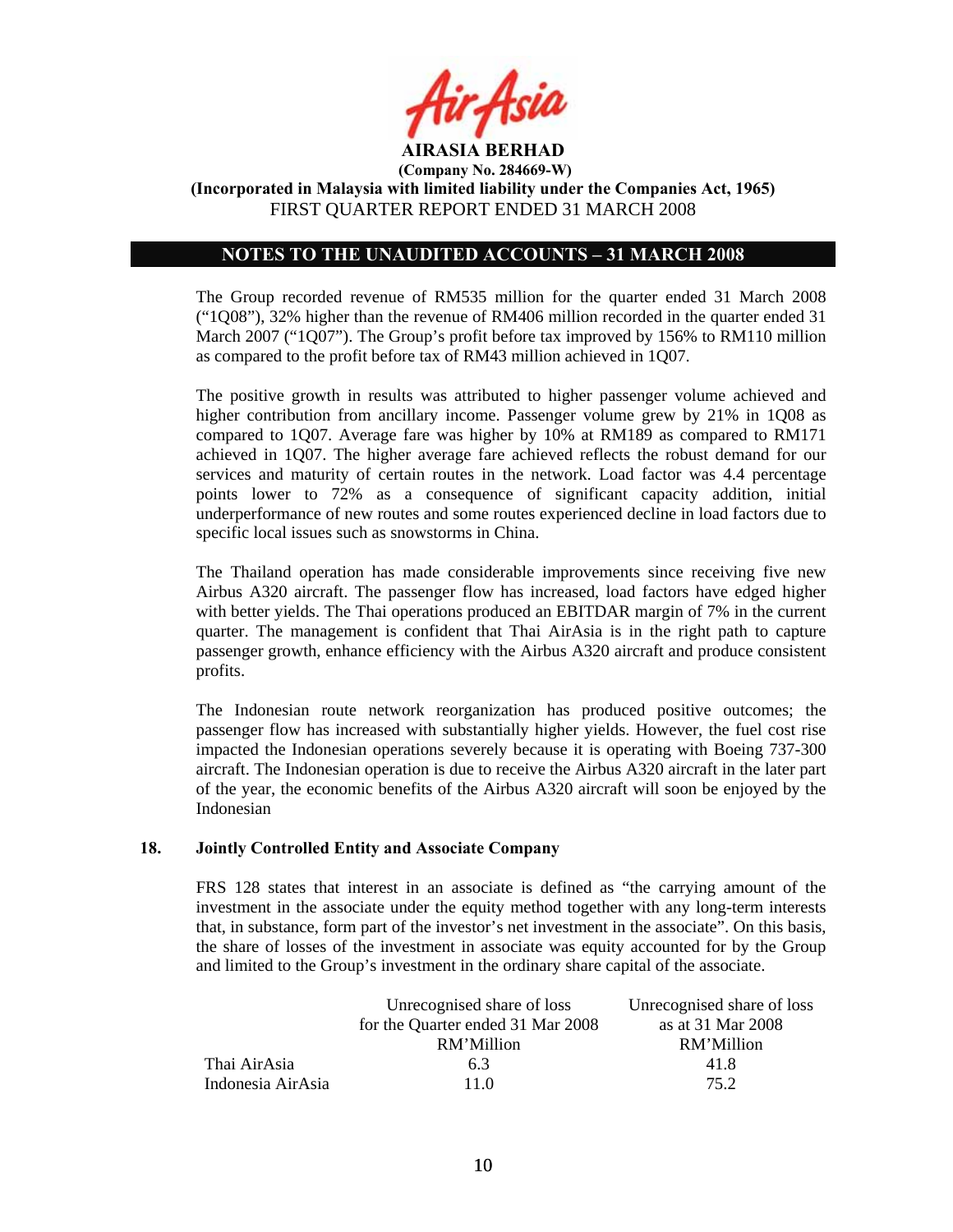

## **NOTES TO THE UNAUDITED ACCOUNTS – 31 MARCH 2008**

#### **19 Variation of results against preceding quarter**

The Group achieved a profit before tax of RM110 million for the quarter under review. This is lower by RM91.9 million compared to that of the immediately preceding quarter ended 31 December 2007. Up to 31 March 2008, the AirAsia Group has already taken delivery of 39 new Airbus A320 aircraft in total.

### **20. Commentary on prospects**

The airline industry is presently facing one of the toughest challenges, with record jet fuel prices, tightening of the credit market and a slower world economic growth. A consumer slowdown is not necessarily a bad thing because low cost carriers traditionally benefit from a consumer slowdown. Passengers who would normally take a full service carrier are likely to trade down and fly with a low cost carrier.

We are driving this consolidation process as we continue to offer irresistible fares, stimulate new markets, encourage price sensitive customers and expand to new destinations. No one is certain how long this situation will persist, but it is inevitable that weaker competitors will have to reduce capacity and disappear eventually. In this period of uncertainty, there is only one assurance – and that is low cost airline will prosper. In the end, AirAsia will emerge even stronger reflecting our brand, our sound business model, our unmatched cost advantage, efficient fleet, strength of our route network and our hardworking people.

## **21. Profit forecast**

The disclosure requirements for explanatory notes for the variance of actual profit after tax and minority interest and forecast profit after tax and minority interest are not applicable for the current quarter and financial year-to-date.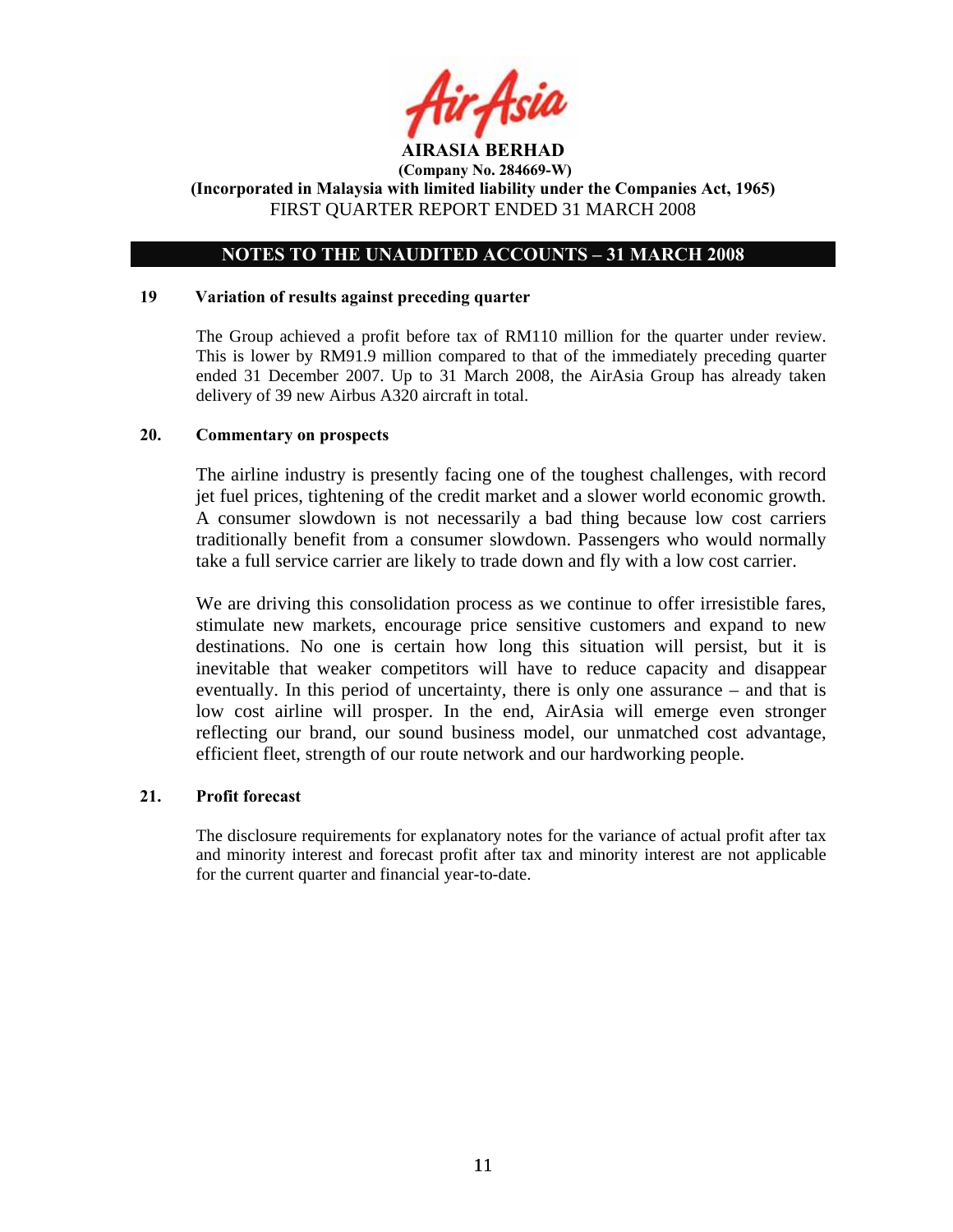

 **(Company No. 284669-W) (Incorporated in Malaysia with limited liability under the Companies Act, 1965)** 

FIRST QUARTER REPORT ENDED 31 MARCH 2008

# **NOTES TO THE UNAUDITED ACCOUNTS – 31 MARCH 2008**

## **22. Finance (Cost)/Income**

|                                   | <b>Group and Company</b>                         |                                                  |  |
|-----------------------------------|--------------------------------------------------|--------------------------------------------------|--|
|                                   | <b>Quarter ended</b><br>31/3/08<br><b>RM'000</b> | <b>Quarter ended</b><br>31/3/07<br><b>RM'000</b> |  |
| <b>Finance Costs</b>              |                                                  |                                                  |  |
| Interest costs                    |                                                  |                                                  |  |
| - Bank borrowings                 | (48,076)                                         | (30,055)                                         |  |
| - Hire-purchase payables          | (3)                                              | (6)                                              |  |
| Bank facilities and other charges | (1, 476)                                         | (726)                                            |  |
|                                   | (49, 555)                                        | (30, 787)                                        |  |
| <b>Finance Income</b>             |                                                  |                                                  |  |
| Interest on deposits              | 4,990                                            | 7,290                                            |  |
| Total foreign exchange gain       | 86,166                                           | 26,326                                           |  |
|                                   | 91,156                                           | 33,616                                           |  |
| <b>Net Income</b>                 | 41,601                                           | 2,829                                            |  |

## **23. Income tax expense**

|              | <b>INDIVIDUAL QUARTER</b> |                     | <b>CUMULATIVE YEAR</b> |                        |  |
|--------------|---------------------------|---------------------|------------------------|------------------------|--|
|              | <b>Current Year</b>       | Preceding           | <b>Current Year</b>    | <b>Preceeding Year</b> |  |
|              | <b>Quarter</b>            | <b>Year Quarter</b> | <b>Ended</b>           | <b>Ended</b>           |  |
|              | <b>Ended</b>              | <b>Ended</b>        |                        |                        |  |
|              | 31/03/08                  | 31/03/07            | 31/03/08               | 31/03/07               |  |
|              | <b>RM'000</b>             | <b>RM'000</b>       | <b>RM'000</b>          | <b>RM'000</b>          |  |
| Group        |                           |                     |                        |                        |  |
| Current tax  | 443                       | 1,324               | 443                    | 1,324                  |  |
| Deferred tax | (51, 546)                 | (45, 125)           | (51, 546)              | (45, 125)              |  |
|              | (51, 103)                 | (43, 801)           | (51, 103)              | (43, 801)              |  |

The current taxation charge is in respect of interest income, which is assessed separately.

## **24. Unquoted investments and properties**

There was no sale of unquoted investments or properties for the quarter under review and financial period to date.

## **25. Quoted investments**

There was no purchase or disposal of quoted securities for the quarter under review and financial period to date.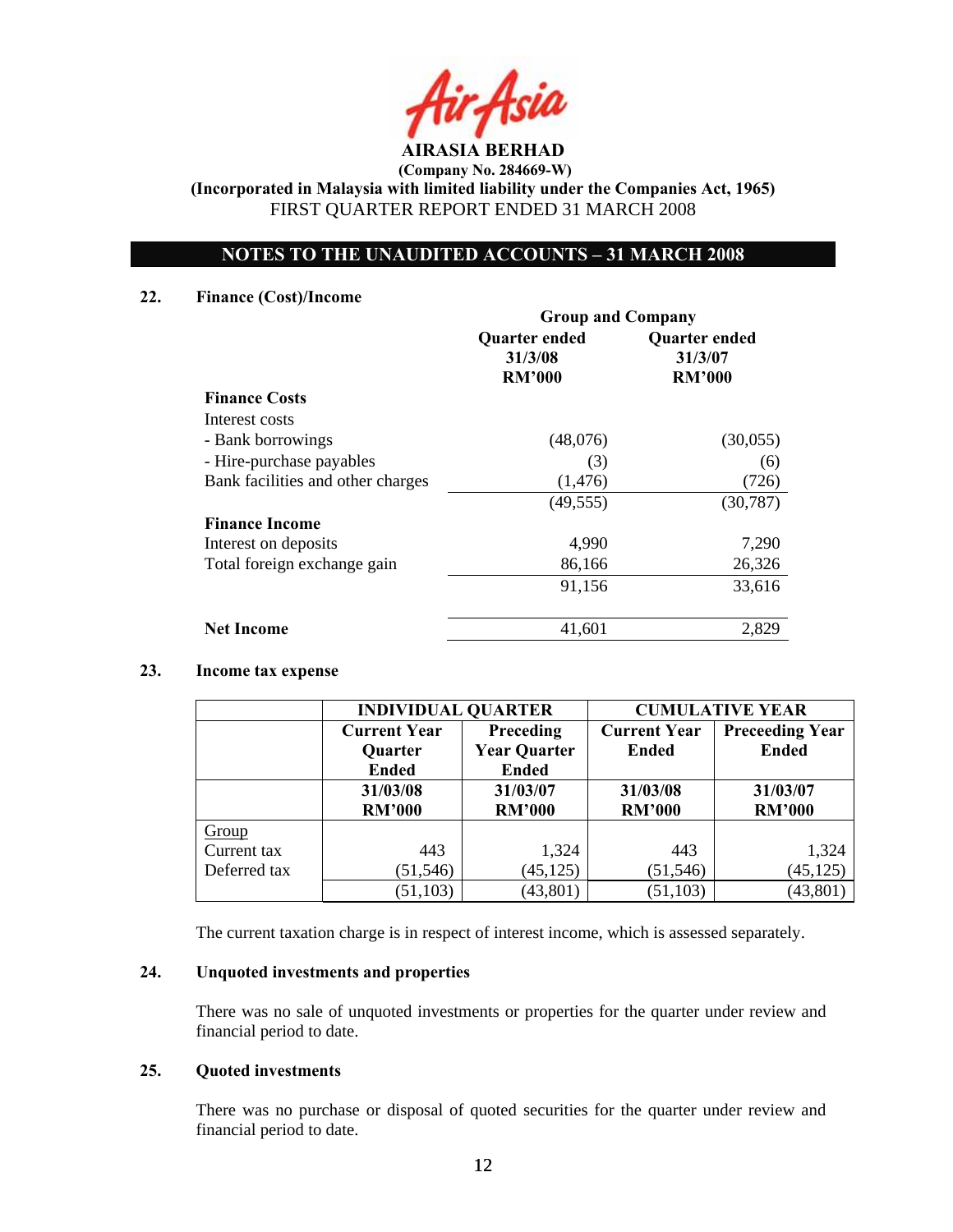

## **NOTES TO THE UNAUDITED ACCOUNTS – 31 MARCH 2008**

#### **26. Status of corporate proposals announced**

*Letter of Intent Between Vietnam Shipbuilding Industry Group ("Vinashin") and AirAsia* 

The Company on  $30<sup>th</sup>$  August 2007 has signed a Letter of Intent ("LOI") with Vinashin as a preliminary step towards exploring, assisting and creating a business cooperation between both parties regarding the establishing of a low cost airline based on the AirAsia business model in Vietnam. Discussions are currently ongoing and the Group will update in a timely manner whenever any material event arises.

### **27. Borrowings and debt securities**

|                   | <b>At 31 March 2008</b><br><b>RM'000</b> | At 31 December 2007<br><b>RM'000</b> |
|-------------------|------------------------------------------|--------------------------------------|
| Current           |                                          |                                      |
| Secured           | 276,765                                  | 278,550                              |
| Non-current       |                                          |                                      |
| Secured           | 3,959,000                                | 3,419,121                            |
|                   |                                          |                                      |
| <b>Total Debt</b> | 4,235,765                                | 3,697,671                            |

The borrowings are in the form of term loans which are for the purchase of new aircraft A320-200.

The maturity period of non-current borrowing is 14 years and below. The entire borrowings are denominated in US Dollar and Euro. The Company has substantially hedged its foreign exchange exposure through formal foreign exchange contracts as explained in Note 28 (i).

As at the balance sheet date, the weighted average effective interest rate of the borrowings is at 5.42% per annum (31 December 2007: 5.40% per annum).

The Company's aircraft financing facilities are principally secured by the following types of security:

- (a) Assignment of rights under contract with Airbus over each aircraft
- (b) Assignment of insurance and reinsurances of each aircraft
- (c) Assignment of airframe and engine warranties of each aircraft
- (d) Mortgage of the aircraft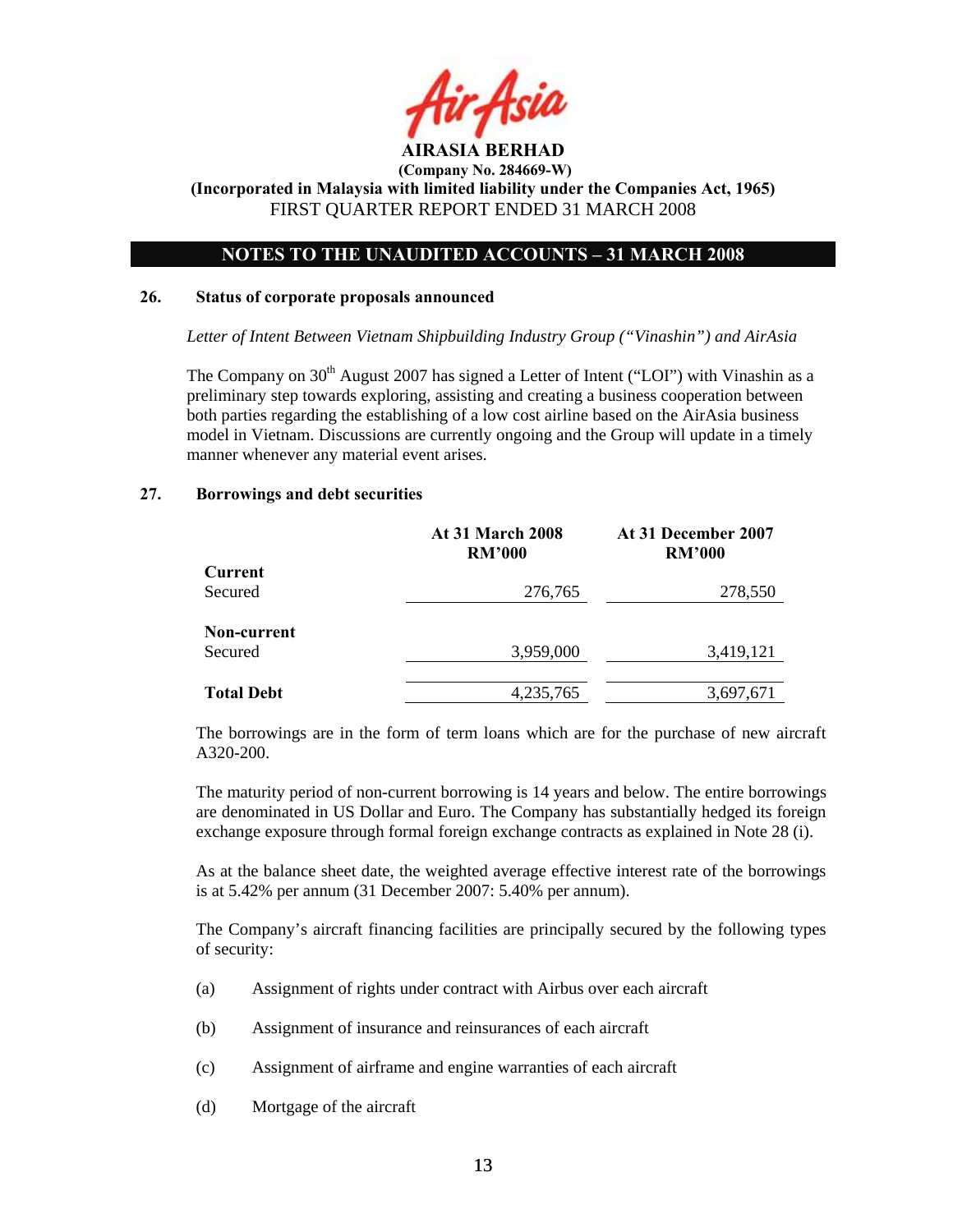

 **(Company No. 284669-W)** 

**(Incorporated in Malaysia with limited liability under the Companies Act, 1965)**  FIRST QUARTER REPORT ENDED 31 MARCH 2008

## **NOTES TO THE UNAUDITED ACCOUNTS – 31 MARCH 2008**

(e) Deregistration Power of Attorney

## **28. Off balance sheet financial instruments**

 The fair value of derivative financial instruments is the present value of their future cash flows and is derived from the valuations, calculated by the Group's bankers.

(i) Forward foreign exchange contracts

 The Group has hedged 90% of its dollar liabilities pertaining to its aircraft, engine and simulator loans into Ringgit by using long dated foreign exchange.

(ii) Interest Rate Swaps

The Group entered into capped, interest rate swaps to hedge against fluctuations in the US-LIBOR on an expected total of USD2.3 billion in term loans on its existing and future aircraft financing for deliveries between 5 December 2005 to 1 April 2009. The effect of this transaction obliges it to pay fixed interest rate of between 3.25% and 4.90% instead of being subjected to the floating US-LIBOR for the entire loan amount over the entire tenor.

As of the end of the financial year 31 March 2008, the Group has a total of 50 interest rate swaps.

(iii) Fuel Hedging

The Company has hedged a portion of our fuel requirements for the second quarter. The fuel hedge will provide cost savings of approximately USD10 million in the second quarter. Thereafter, we remain unhedged and will purchase fuel on the spot market rates.

The Company has also covered the previous call option structure (sold call option at USD82.60/barrel with a knock-in at USD90/barrel). The structure has been squared off completely except for the last three months of 2009.

## **29. Material litigation**

As at 29 May 2008, there was no material litigation against the Group.

## **30. Proposed dividend**

The Directors do not recommend any dividend for the quarter ended 31 March 2008.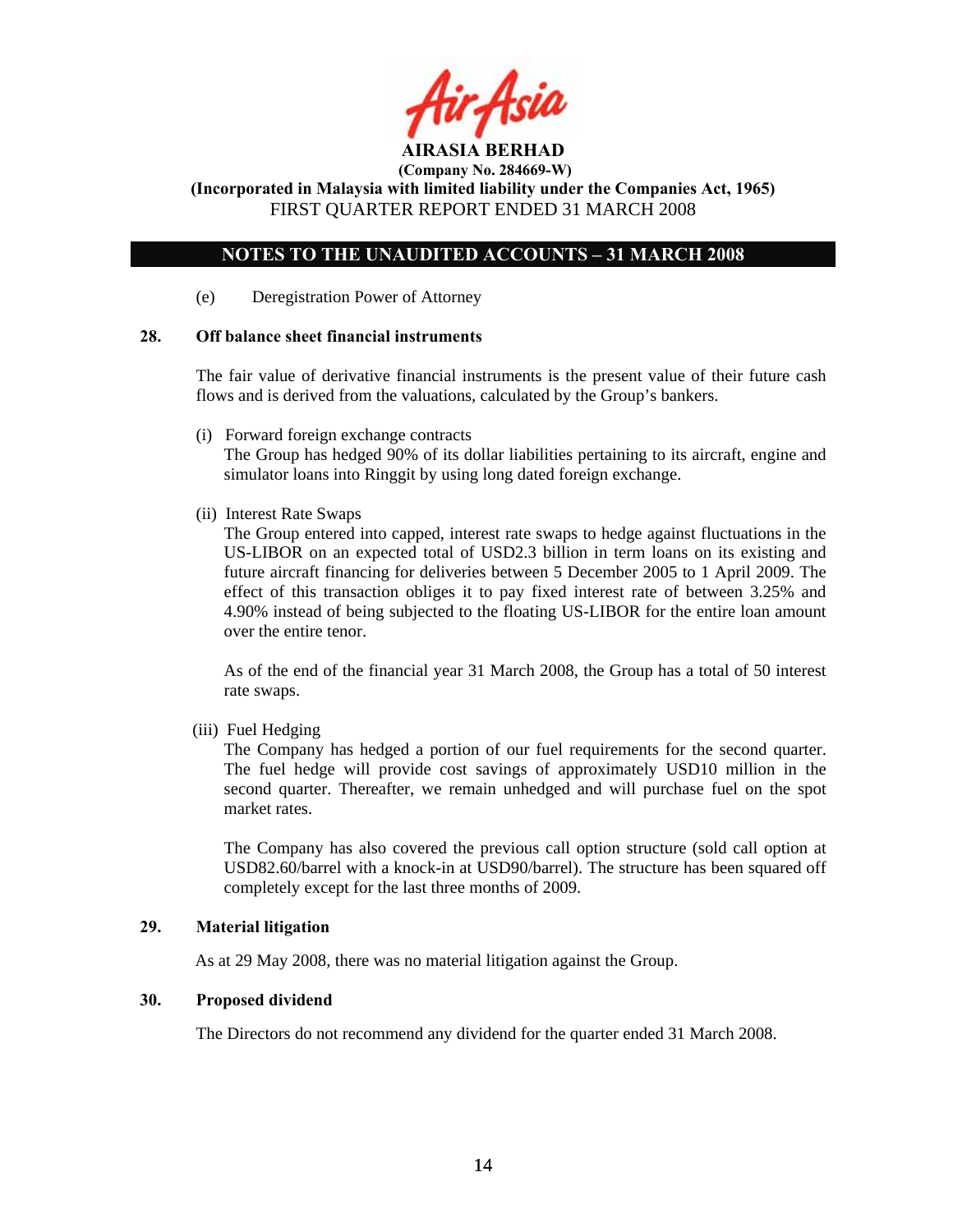

 **(Company No. 284669-W)** 

**(Incorporated in Malaysia with limited liability under the Companies Act, 1965)**  FIRST QUARTER REPORT ENDED 31 MARCH 2008

# **NOTES TO THE UNAUDITED ACCOUNTS – 31 MARCH 2008**

### **31. Earnings per share**

### *(a) Basic earnings per share*

 Basic earnings per share of the Group are calculated by dividing the net profit for the period by the weighted average number of ordinary shares in issue during the period.

|                                                                                | <b>INDIVIDUAL QUARTER</b>                                    |                                                                            | <b>CUMULATIVE QUARTER</b>                            |                                                                         |
|--------------------------------------------------------------------------------|--------------------------------------------------------------|----------------------------------------------------------------------------|------------------------------------------------------|-------------------------------------------------------------------------|
|                                                                                | <b>Current</b><br><b>Quarter</b><br><b>Ended</b><br>31/03/08 | <b>Preceding Year</b><br>Corresponding<br><b>Quarter Ended</b><br>31/03/07 | <b>Current</b><br>Period<br><b>Ended</b><br>31/03/08 | <b>Preceding Year</b><br>Corresponding<br><b>Year Ended</b><br>31/03/07 |
| Net profit for the financial period<br>(RM'000)                                | 161,277                                                      | 86,873                                                                     | 161,277                                              | 86,873                                                                  |
| Weighted average number of<br>ordinary shares in issue for basic<br>EPS ('000) | 2,356,542                                                    | 2,356,829                                                                  | 2,356,542                                            | 2,356,829                                                               |
| Adjusted for share options<br>granted $(000)$                                  | 23,217                                                       | 23,217                                                                     | 23,217                                               | 23,217                                                                  |
| Adjusted weighted average<br>number of ordinary shares ('000)                  | 2,379,759                                                    | 2,380,046                                                                  | 2,379,759                                            | 2,380,046                                                               |
| Basic earnings per share (sen)<br>Diluted earnings per share (sen)             | 6.8<br>6.8                                                   | 3.7<br>3.7                                                                 | 6.8<br>6.8                                           | 3.7<br>3.7                                                              |

## *(b) Diluted earnings per share*

For the diluted earnings per share calculation, the weighted average number of ordinary shares in issue is adjusted to assume conversion of all dilutive potential ordinary shares. The Group's dilutive potential ordinary shares are in respect of options over shares granted to employees.

 In respect of options over shares granted to employees, a calculation is done to determine the number of ordinary shares that could have been acquired at fair value (determined as the average share price of the Company's shares) based on the monetary value of the subscription rights attached to outstanding options over shares. The number of ordinary shares calculated is compared with the number of shares that would have been issued assuming the exercise of the options over shares. The difference is added to the denominator as an issue of ordinary shares for no consideration. This calculation serves to determine the "bonus" element in the ordinary shares outstanding for the purpose of computing the dilution. No adjustment is made to net profit for the period for the options over shares calculation.